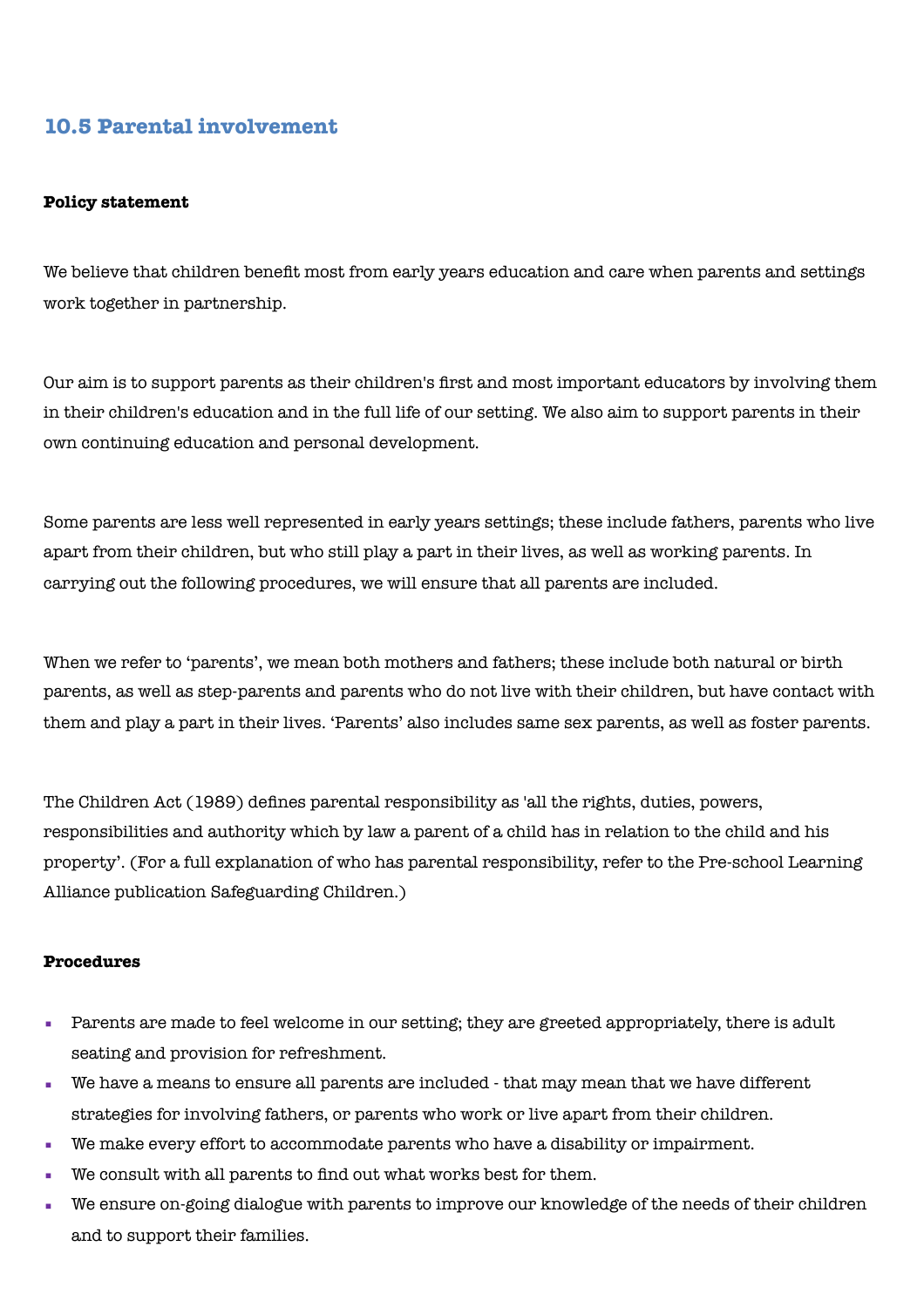- We inform all parents about how the setting is run and its policies, through access to written information and through regular informal communication. We check to ensure parents understand the information that is given to them.
- Information about a child and his or her family is kept confidential within our setting. The exception to this is where there is cause to believe that a child may be suffering, or is likely to suffer, significant harm, or where there are concerns regarding child's development that need to be shared with another agency.
- We will seek parental permission unless there are reasons not to in order to protect the safety of the child. Reference is made to our Information Sharing Policy on seeking consent for disclosure.
- We seek parental consent to administer medication, take a child for emergency treatment, take a child on an outing and take photographs for the purposes of record keeping.
- The expectations that we make on parents are made clear at the point of registration.
- We make clear our expectation that parents will participate in settling their child at the commencement of a place according to an agreed plan.
- We seek parents' views regarding changes in the delivery of our service.
- Parents are actively encouraged to participate in decision making processes according to the structure in place within our setting.
- We encourage parents to become involved in the social and cultural life of the setting and actively contribute to it.
- As far as possible our service is provided in a flexible way to meet the needs of parents without compromising the needs of children.
- We provide sufficient opportunity for parents to share necessary information with staff and this is recorded and stored to protect confidentiality.
- Our key persons meet regularly with parents to discuss their child's progress and to share concerns if they arise.
- Where applicable, our key persons work with parents to carry out an agreed plan to support special educational needs.
- Where applicable, our key persons work with parents to carry out any agreed tasks where a Protection Plan is in place for a child.
- We involve parents in the shared record keeping about their children either formally or informally – and ensure parents have access to their children's written developmental records.
- We provide opportunities for parents to contribute their own skills, knowledge and interests to the activities of the setting.
- We support families to be involved in activities that promote their own learning and well-being; informing parents about relevant conferences, workshops and training.
- We consult with parents about the times of meetings to avoid excluding anyone.
- We provide information about opportunities to be involved in the setting in ways that are accessible to parents with basic skills needs, or those for whom English is an additional language;